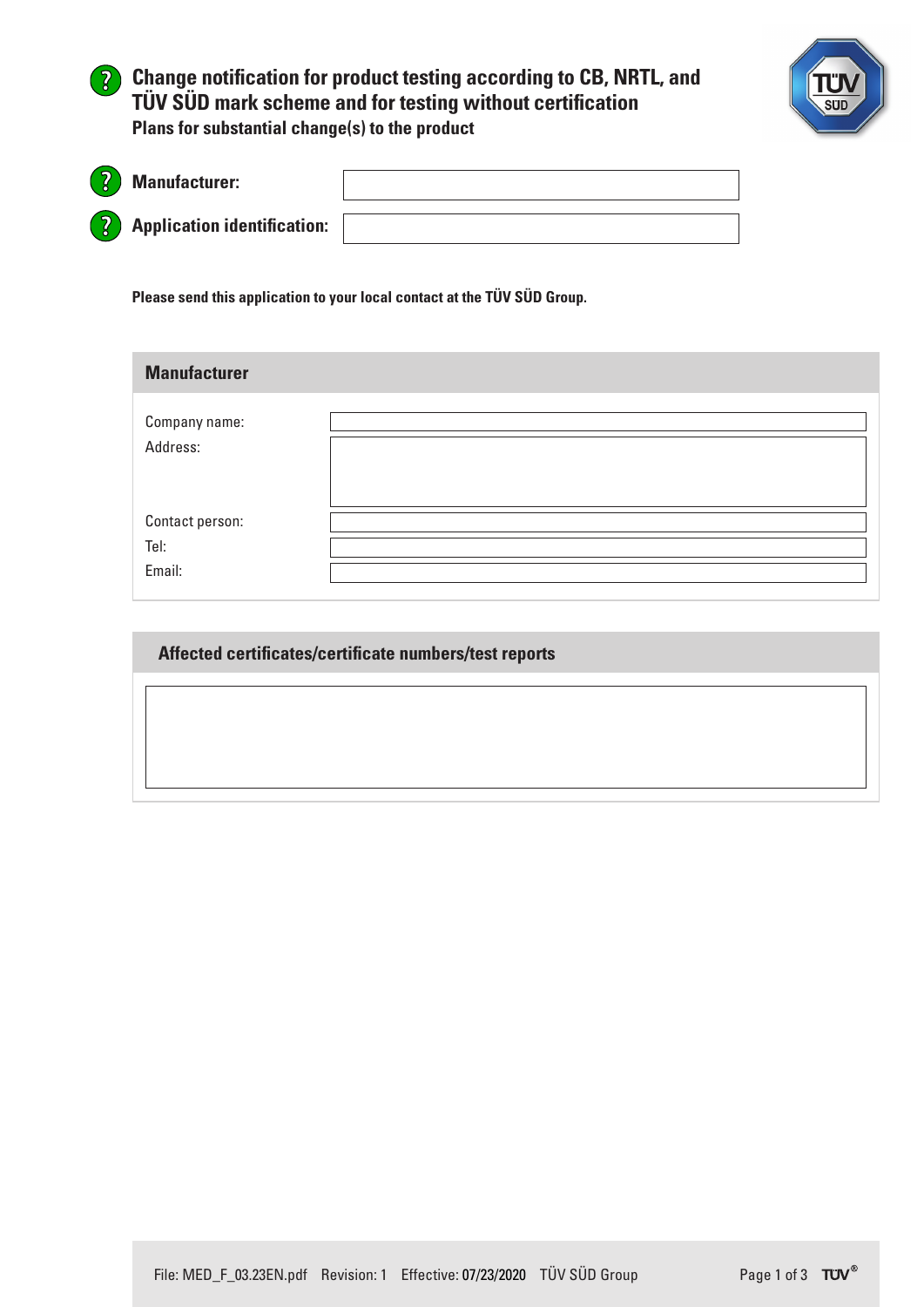## **Change notification for product testing according to CB, NRTL, and TÜV SÜD mark scheme and for testing without certification Plans for substantial change(s) to the product**



| <b>Manufacturer:</b>               |  |
|------------------------------------|--|
| <b>Application identification:</b> |  |

| a) Description of the planned change(s)      | Additional information in Appendix F: $\Box$ |  |
|----------------------------------------------|----------------------------------------------|--|
| Affected devices and<br>accessories:         |                                              |  |
| Change(s) user and/or<br>service manual:     |                                              |  |
| Change(s) software:                          |                                              |  |
| Change(s) hardware:                          |                                              |  |
| Change(s) functions:                         |                                              |  |
| Change(s) affecting<br>usability:            |                                              |  |
| Change(s) risk management/<br>risk analysis: |                                              |  |
| <b>Additional changes:</b>                   |                                              |  |
|                                              |                                              |  |

**b) Reason for change(s) Additional information in Appendix F:**  $\Box$